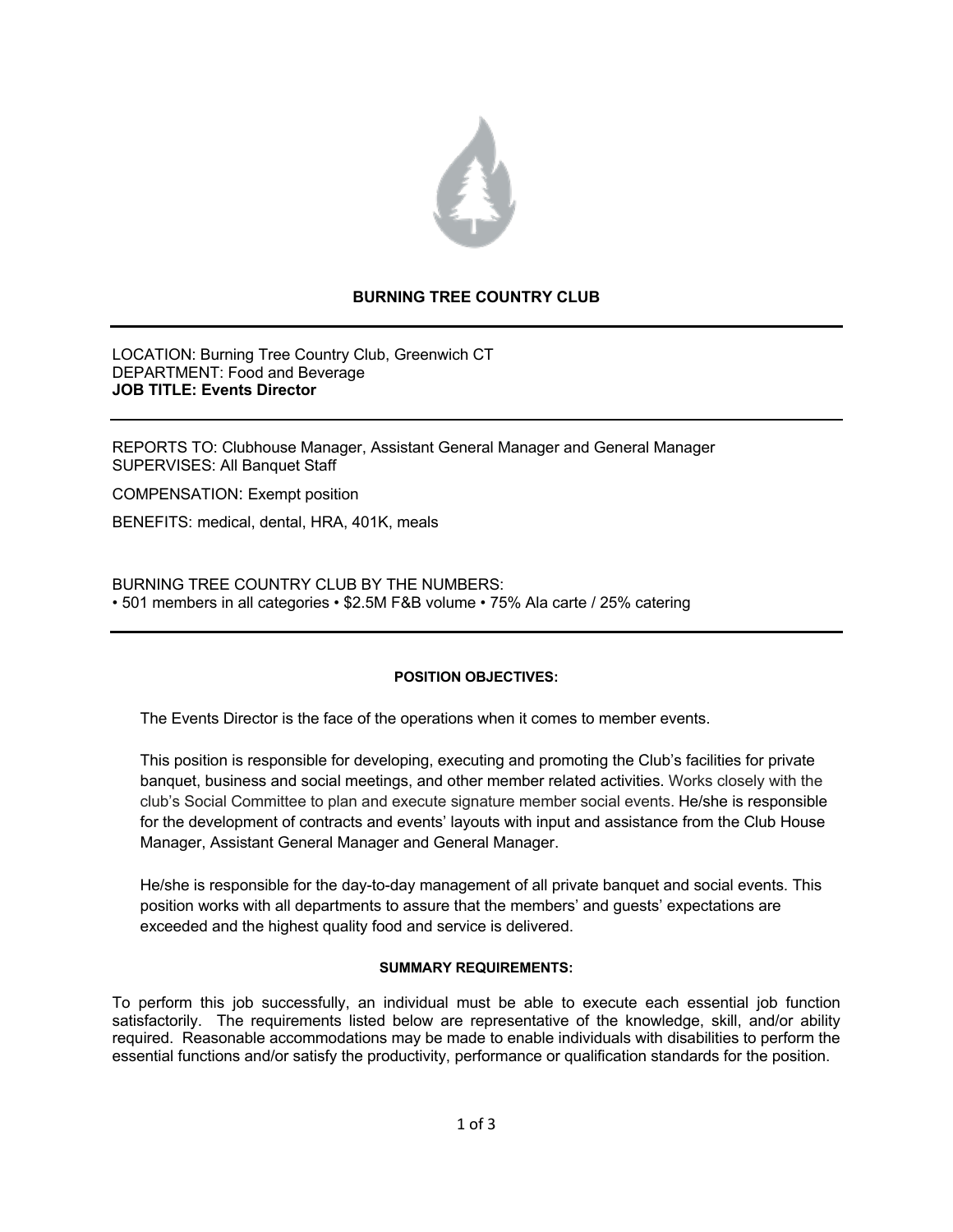# **ESSENTIAL JOB FUNCTIONS**

- Promotes, advertises and markets the Club's social event facilities and capabilities.
- Assists members in arrangements for special dinner requests in the dining rooms.
- Helps members arrange banquets, luncheons, meetings, weddings, dances and other social events; obtains pertinent information needed for guest planning.
- Works with the Executive Chef and/or Sous Chef, Club House Manager and management team to determine selling prices, menus and other details for catered events; oversees the development of contracts; assures that pre-planned banquet menu offerings are current and reflect general member interests.
- Transmits necessary information to and coordinates event planning with production, serving and housekeeping staff; arranges for printing of menus, procuring of decorations, entertainment and other special requests.
- Maintains past and potential client files; schedules calls or visits to assess ongoing needs of prospective clients for catering services. Completes in-house banquet event orders a.k.a. BEOs.
- Helps develop catering budgets; reviews financial reports and takes corrective actions as appropriate to help assure that budget goals are met.
- Attends staff and management meetings to review policies and procedures, future business and to continually develop quality and image of banquet functions. Creates management diagram room layouts, banquet item placement and related function details. Meets with other department managers to plan food and beverage aspects of special events.
- Manages banquet billing and arranges prompt payment for all events.
- Updates weekly function information for all affected staff.
- Handles client complaints and deals with any issues accordingly. Then, immediately reports to the Club House Manager, the Assistant General Manager and General Manager.
- Helps to maintain past and potential client files; schedules calls/visits to assess on-going needs of prospective clients for catering services
- Handles all ordering of special supplies for all private and Club events, as needed.
- Drafts well-detailed post-function reports outlining the pros and cons of each member and private party event – includes photos and any financial information available among other elements that management may suggest.

# **INCIDENTAL DUTIES**

The above list of essential job functions describes the general nature and level of work being performed in this job. It is not intended to be an exhaustive list of all duties, and indeed additional responsibilities may be assigned, as required, by management.

# **PERFORMANCE EXPECTATIONS**

- Promote the Club's dining facilities for private banquets, business and social meetings and other member-related activities.
- Knowledge of and ability to perform professionally with an appropriate sense of urgency.
- Ability to handle stress under high demand circumstances.
- Work nights and weekends.